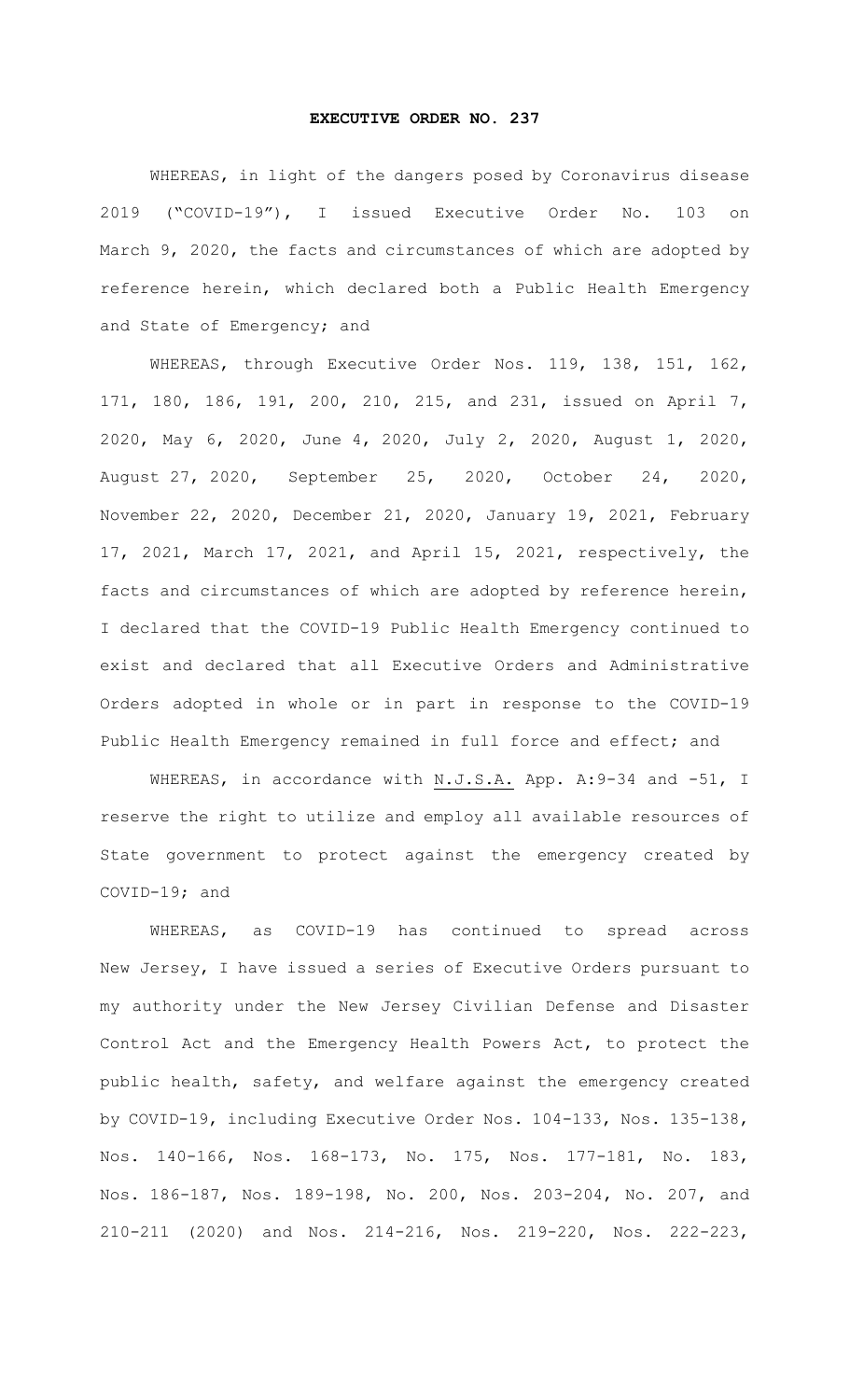No. 225, and Nos. 228-235 (2021), the facts and circumstances of which are all adopted by reference herein; and

WHEREAS, to limit community spread from person-to-person contact through use of social mitigation measures, Executive Order No. 107 (2020) closed all recreational and entertainment businesses, and limited certain activities, including gatherings; and

WHEREAS, after consultation with officials from the Department of Health ("DOH"), I announced a multi-stage New Jersey's Road Back Plan for the methodical and strategic reopening of businesses and activities based on scientific data and metrics concerning the level of disease transmission risk and essential classification; and

WHEREAS, because of the progress we had made in our fight against the COVID-19 pandemic in New Jersey, I was able to announce a series of reopening steps over the course of several months; and

WHEREAS, Executive Order No. 149, issued May 30, 2020, permitted youth summer camps to operate starting June 15, but prohibited residential and overnight camps from operating; and

WHEREAS, in the past year, we have gained critical knowledge regarding COVID-19, including a better understanding of the risks associated with certain activities, the activities that are most conducive to spread of the virus, and the safeguards that can be implemented to mitigate those risks; and

WHEREAS, this information, together with expanded access to testing, personal protective equipment, and other materials necessary to protect individuals from spread of the virus, as well as the ongoing COVID-19 Vaccination Plan ("Plan") discussed below, allows for certain activities to continue subject to more limited restrictions; and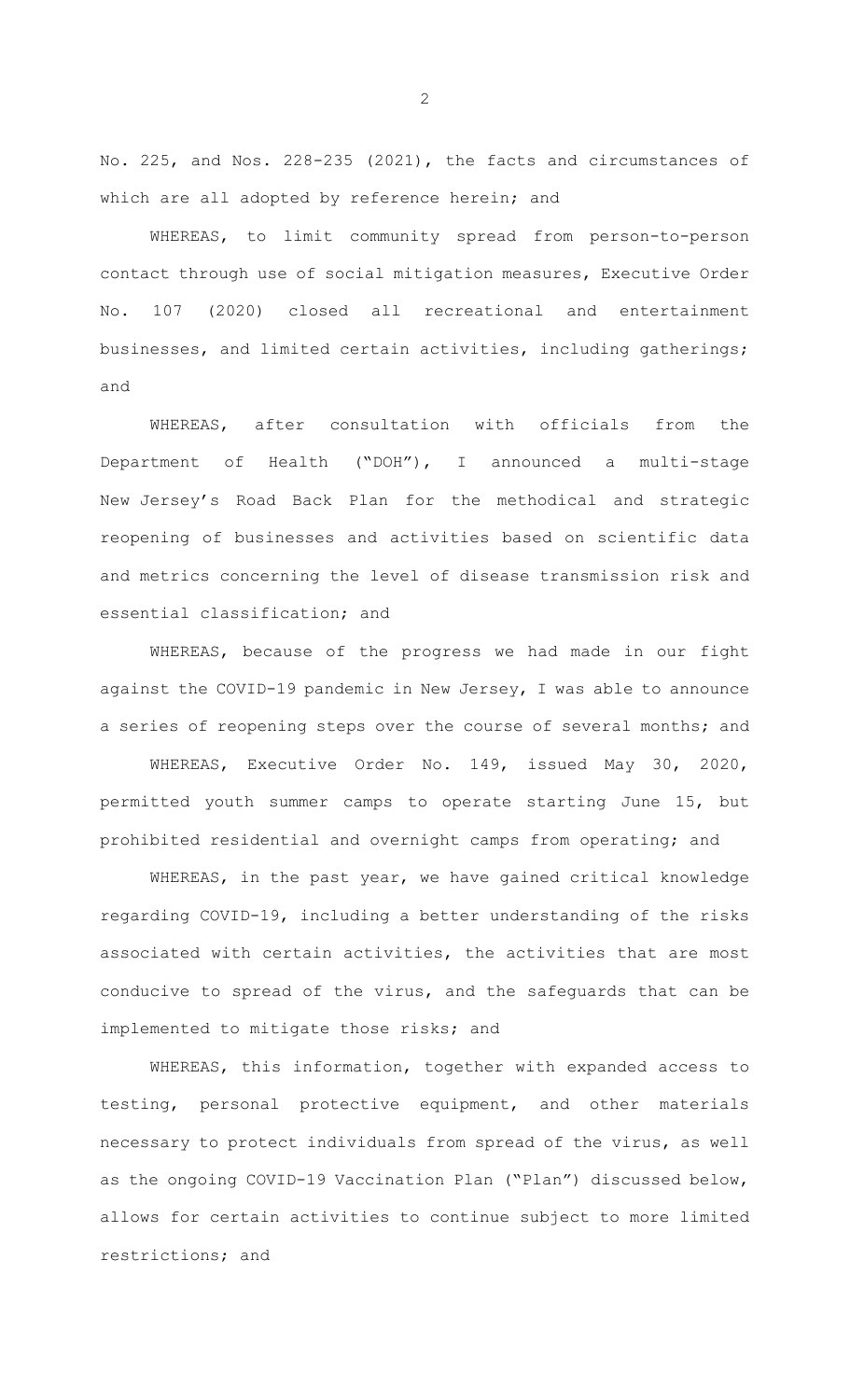WHEREAS, given the recent decreases in key statistics, such as the number of hospitalized patients in the State, and the continuation of the State's vaccination plan, described more fully below, the State can take cautious, incremental steps to lift certain restrictions that were designed to limit person-to-person contact; and

WHEREAS, the Centers for Disease Control and Prevention continues to emphasize that outdoor environments pose less risk than indoor environments; and

WHEREAS, youth summer camps provide our workforce with necessary alternatives to child care; and

WHEREAS, heightened health and safety protocols can be instituted for summer camps to ensure an environment that would limit spread of COVID-19; and

WHEREAS, the State has significantly more robust testing capacity than it did during the spring and summer months of 2020, so that testing can now be a useful tool in permitting overnight camps to reopen for the 2021 season; and

WHEREAS, as part of the State's response to COVID-19, DOH has created a comprehensive Plan to manage the receipt, administration, and tracking of the vaccines developed to inoculate the State's residents and workforce against COVID-19; and

WHEREAS, the State has thus far administered over 8 million doses of COVID-19 vaccines to individuals that live, work, and are educated in New Jersey and as of April 19, 2021, has deemed all individuals ages 16 and older as eligible to receive the vaccine; and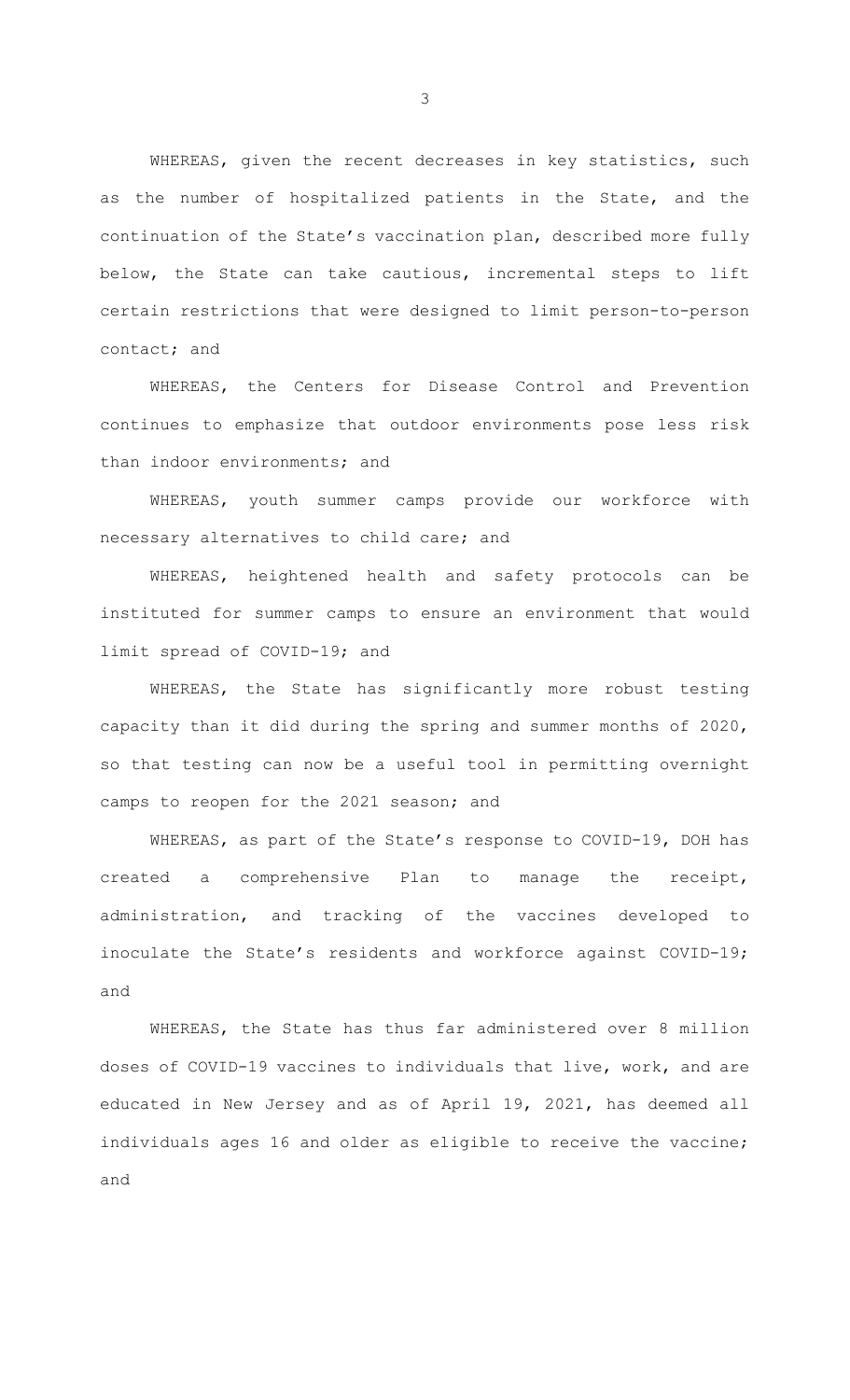WHEREAS, while New Jersey is rapidly expanding its capacity to vaccinate large numbers of individuals each day, it is still appropriate to maintain mitigation protocols, including strict health and safety standards for summer camp operations, and will continue to be appropriate through the summer months, as the younger populations engaging in camp activities will likely not have access to the vaccine at the time; and

WHEREAS, the Constitution and statutes of the State of New Jersey, particularly the provisions of N.J.S.A. 26:13-1 et seq., N.J.S.A. App. A: 9-33 et seq., N.J.S.A. 38A:3-6.1, and N.J.S.A. 38A:24 and all amendments and supplements thereto, confer upon the Governor of the State of New Jersey certain emergency powers, which I have invoked;

NOW, THEREFORE, I, PHILIP D. MURPHY, Governor of the State of New Jersey, by virtue of the authority vested in me by the Constitution and by the Statutes of this State, do hereby ORDER and DIRECT:

1. "Youth summer camps," for purposes of this Order, shall include youth day camps required to be licensed pursuant to N.J.S.A. 26:12-1 et seq., facilities operating programs as described in N.J.S.A. 30:5B-3(b)(4), and other entities that provide daily multi-hour programming for youths, without regard to whether the program is subject to the certification requirements pursuant to N.J.S.A. 26:12-1, et seq., including youth programs operated by municipal agencies. This shall not include summer educational programming that is offered to students by a Local Education Agency.

2. Youth summer camps, including residential and overnight camps, are permitted to operate provided that they comply with the 2021 COVID-19 Youth Summer Camp Standards and other applicable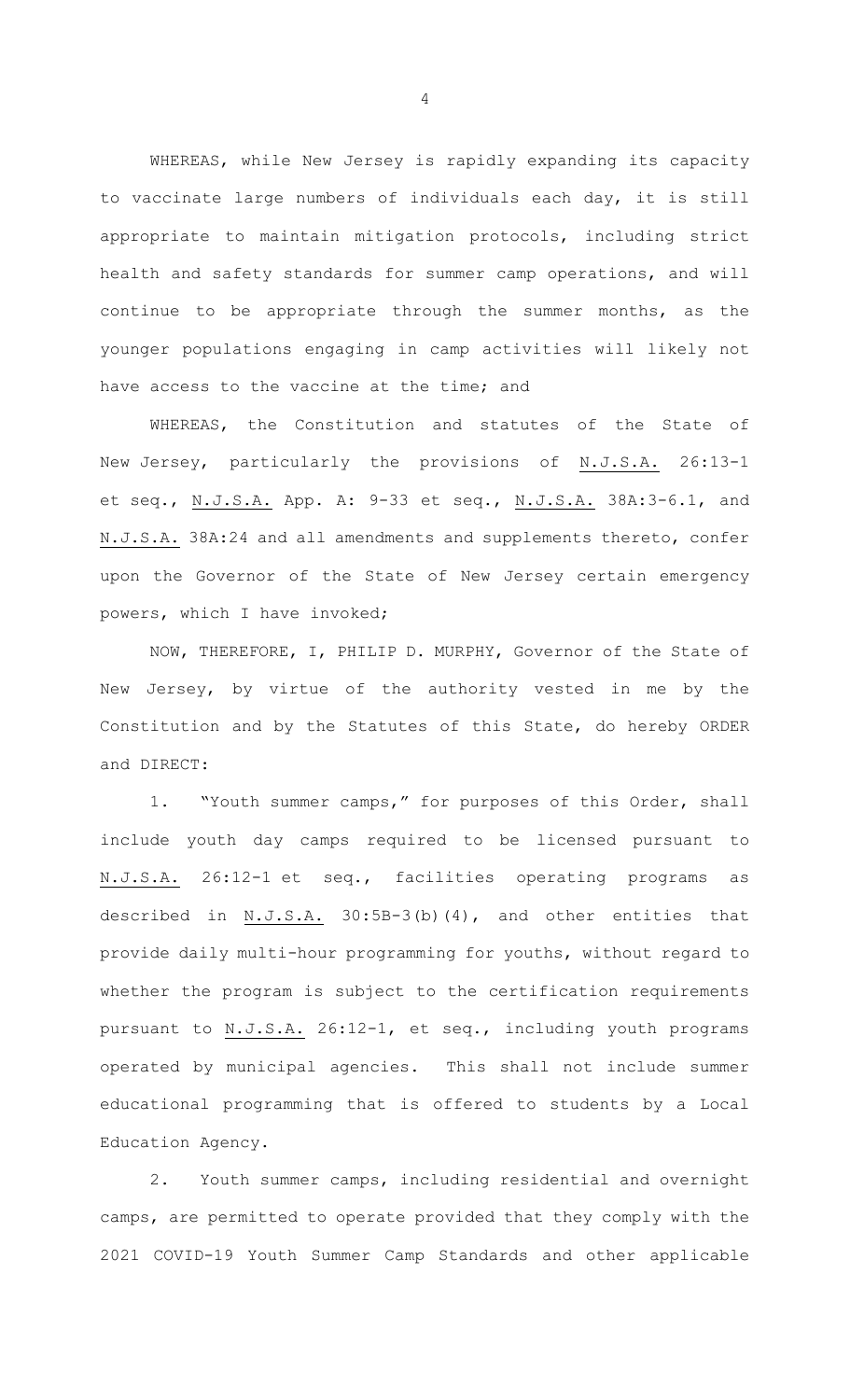statutes, regulations, and Executive Orders. Nothing in this Order shall be construed to impact youth staying overnight at recreational campgrounds operating in accordance with Executive Order No. 148 (2020), to the extent such overnight stays are otherwise permitted. Paragraphs 5 – 12 of Executive Order No. 149 (2020) are hereby superseded to the extent that they conflict with the provisions of this Order.

3. Youth camp operators, as defined by N.J.S.A. 26:12-3, wishing to operate a youth camp, may do so only if they have submitted an application for a certificate of approval, or renewal thereof, to operate the camp, as required by N.J.S.A. 26:12-6 and  $-7$ .

4. Any youth summer camp that fails to adhere to the COVID-19 Youth Summer Camp Standards is subject to closure by the Commissioner of DOH pursuant to N.J.S.A. 26:13-8.

5. Any actions taken by the Commissioner of DOH pursuant to this Order shall not be subject to the requirements of the Administrative Procedure Act, N.J.S.A. 52:14B-1 et seq.

6. The State Director of Emergency Management, who is the Superintendent of State Police, shall have the discretion to make additions, amendments, clarifications, exceptions, and exclusions to the terms of this Order.

7. It shall be the duty of every person or entity in this State or doing business in this State and of the members of the governing body and every official, employee, or agent of every political subdivision in this State and of each member of all other governmental bodies, agencies, and authorities in this State of any nature whatsoever, to cooperate fully in all matters concerning this Order.